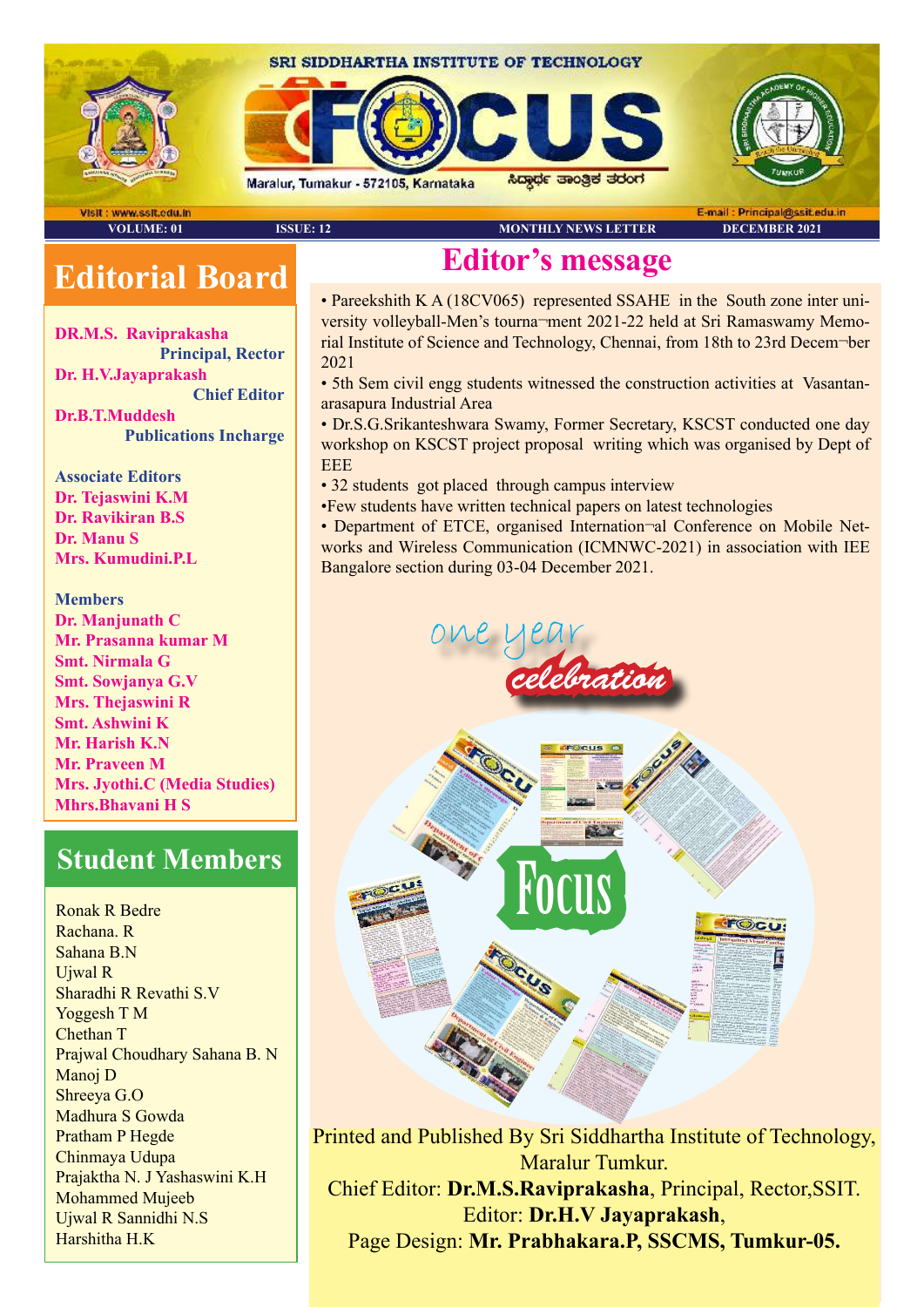# **Department of Civil Engineering**



Department of Civil Engineering organised presentation on Microsoft Project software on 14 Dec 2021 for 5th and 7th semester students. Presentation was delivered by Mr HCM Swamy, Project Management Consultant, Malleshwaram, Banglore.



5th semester students of Civil Engineering department had visited a site and witnessed roof slab, masonry and other construction works near Vasanthanarasapura industrial area in Tumkur on 24 Dec 2021 with the faculty members Mrs Roopa and Mr. Mithun.

#### **Faculty Achievements**

**Smt. Sowjanya G V,** Assistant Professor, Department of Civil Engineering attended 5days AICTE training and learning (ATAL) Academy online FDP from 29/11/2021 to 03/12/2021 on "Earthquake Resistant Design and Construction Practices", organised by University Institute of Technology, RGPV, Bhopal, Madhya Pradesh.

#### **Students Achievements**

**Pareekshith K A** (18CV065) selected to SSAHE university volleyball team and participated in South zone inter university volleyball-Men tournament 2021-22 held at Sri Ramaswamy Memorial Institute of Science and Techhnology, Chennai, from 18th Dec 2021 to 23rd December 2021 which was headed by the coach Mr Shashi Kumar and manager Dr Chandrasekhar.

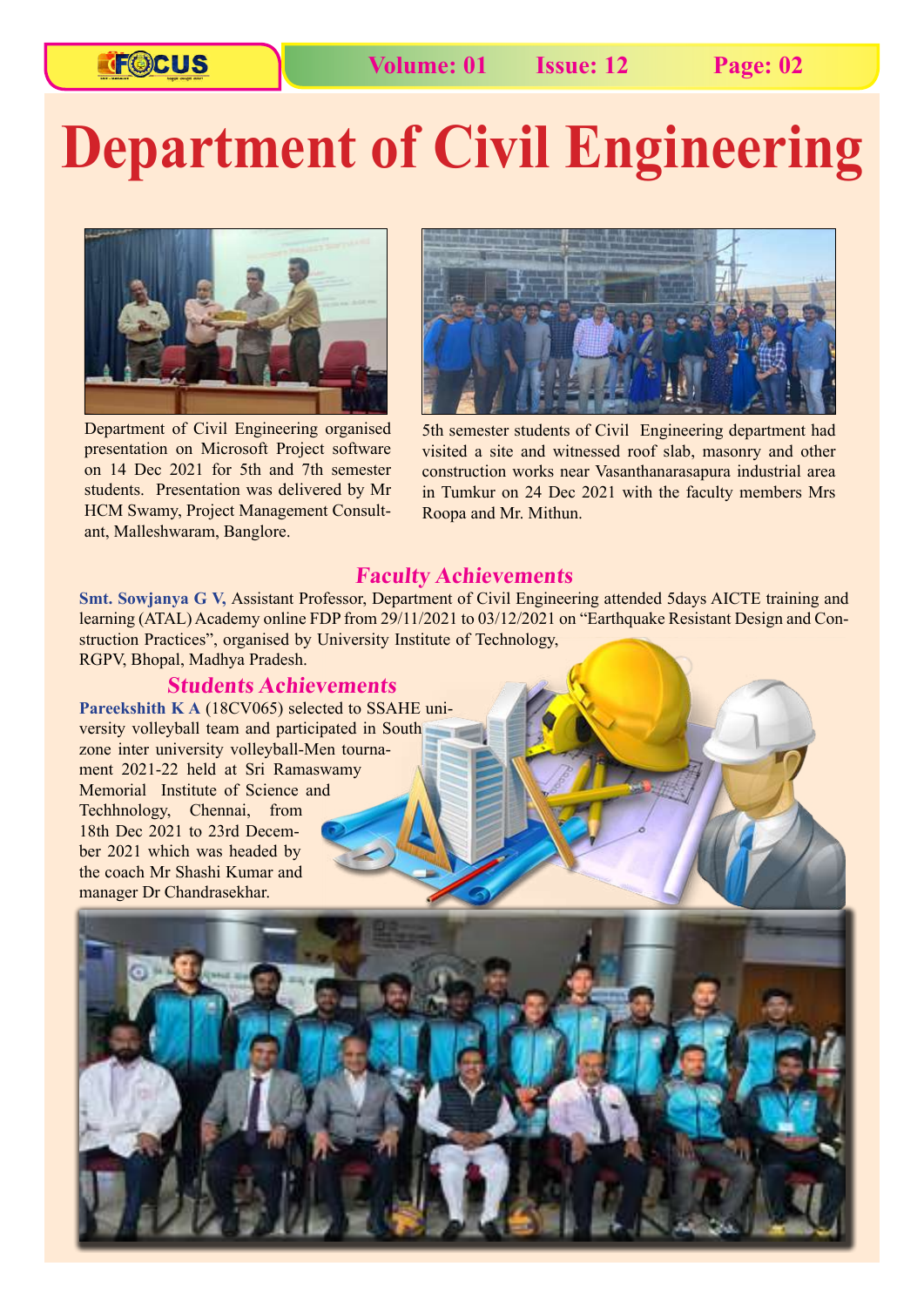## **Department of EEE**



**Fresher's Day for 3rd sem students organized by EEE Students through Electrical and Electronics Engineering Association** 



**One day workshop - KSCST project proposal writing by Dr. S G Sreekanteshwara Swamy Former Executive**

| <b>NAME</b>             | <b>DATE</b> | <b>TOPIC</b>                                  | <b>ORGANIZATION</b>                 |
|-------------------------|-------------|-----------------------------------------------|-------------------------------------|
| Dr L Sanieev kumar      | 11/12/2     | AICTE Sponsored 5 <sup>th</sup> International | GSSS Institute Engineering          |
|                         | 021         | Conference on Electrical.                     | and Technology for Women            |
|                         |             | Electronics, Communication,                   | Mysuru.                             |
|                         |             | Computer Technologies and                     |                                     |
|                         |             | Optimizations Techniques                      |                                     |
|                         |             | (ICEECCOT-2021)                               |                                     |
| Thejaswini R            | 12/12/2     | A Study on the Perception of                  |                                     |
|                         | 021         | Different Converters for Electric-            | International Journal for           |
|                         |             | Vehicles                                      | Research in Applied Science         |
|                         |             |                                               | and Engineering Technology          |
|                         |             |                                               | (URASET) Volume 9, Issue XII,       |
|                         |             |                                               | December 2021.                      |
| Dr L Sanjeev Kumar      | 21/12/2     | Fresher's Dav                                 | Organized by EEE Students           |
| Head of the             | 021         |                                               | through Electrical and              |
| Department E&EE         |             |                                               | Electronics Engineering             |
| Chairman                |             |                                               | Association for 3 <sup>rd</sup> sem |
| Shri Harsha J           |             |                                               | students                            |
| Coordinator             |             |                                               |                                     |
| Electrical &            |             |                                               |                                     |
| <b>Electronics Engg</b> |             |                                               |                                     |
| Association             |             |                                               |                                     |
| Dr L Sanjeev Kumar      | 09/12/2     | One day workshop -                            | Electrical & Electronics Engg       |
| Head of the             | 1           | KSCST project proposal writing'               | Association                         |
| Department E&EE         |             | by                                            |                                     |
| Chairman                |             | Dr. S G Sreekanteshwara Swamy                 |                                     |
| Yogananda B S           |             | Former Executive Secretary, KSCST             |                                     |
| coordinator, IE(I)      |             |                                               |                                     |
| Shri Harsha J           |             |                                               |                                     |
| Coordinator             |             |                                               |                                     |
| Electrical &            |             |                                               |                                     |
| <b>Electronics Engg</b> |             |                                               |                                     |
| Association             |             |                                               |                                     |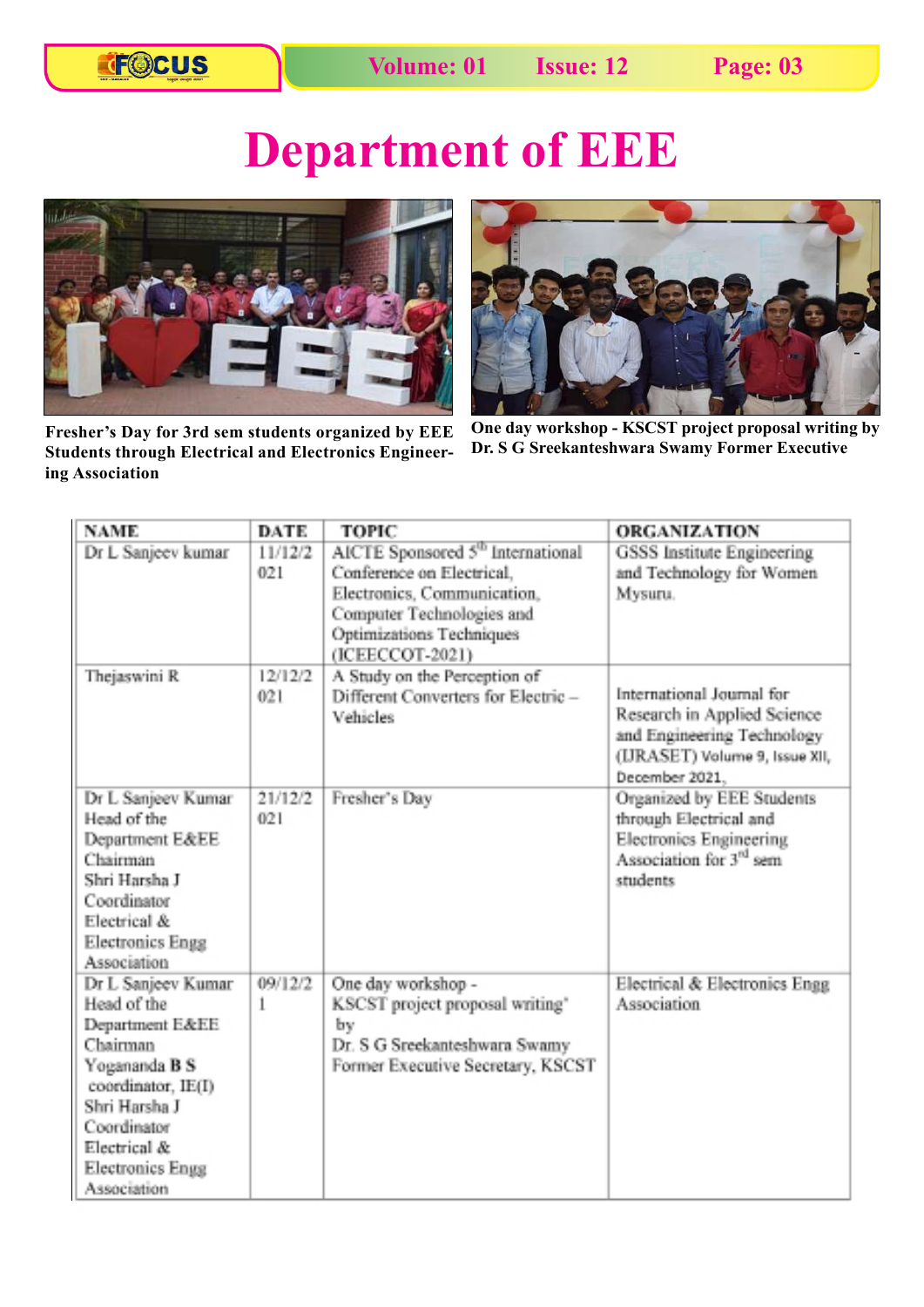## **FOCUS**

## **Department of Medical Electronics**

### I. Department Achievements:

1. Dr. Raju A S and staff coordinated FDP on "Telemedicine: The future health care facility" held during 23/11/2021 to 27/11/2021 successfully under ATAL-AICTE.

2. Mr. Pradeep.M.N has published a paper on "Noise Cancellation in Digital Hearing Aid: A Review" in GIS science Journal, volume 8, Issue 12, December 2021, ISSN: 1869-9391.

3. Mr. Pradeep.M.N has contributed to a text book on "Speech Signal Processing" published by I. K International Publishing House Pvt. Ltd.

4. Dr. Guruprasad S was a resource person for the FDP on "Telemedicine: The future health care facility" held during 23/11/2021 to 27/11/2021 under ATAL- AICTE.

5. Dr. Srinidhi G A was a resource person for the FDP on "Telemedicine: The future health care facility" held during 23/11/2021 to 27/11/2021 under ATAL- AICTE.

6. Ms. Disha Shankar of 3rd Semester participated actively in district level youth festival competitions held in Ravindra Kala Skethra under the banner of Government of Karnataka and bagged first prize.

7. Medical Electronics department team has been selected for finals in volley ball and shuttle cock.

## II.Workshops/ Webinars/ FDP's attended/ Conducted:

1. All the faculty members have attended a FDP on "Telemedicine: The future health care facility" held during 23/11/2021 to 27/11/2021 organized by Sri Siddhartha Institute of Technology, Tumkur under ATAL- AICTE. 2.All the faculty members have attended a FDP on "Electrophysiology and Neuro Instrumentation Biomedical Engineering" held during 08/11/2021 to 12/11/2021 organized by Sri Siddhartha Institute of Technology, Tumkur under ATAL- AICTE.

3. Mr. Pradeep M N has participated and completed successfully AICTE Training and Learning Academy online elementary FDP on "Overview of Speech Processing" from 13/12/2021 to 17/12/2021 at IIT, Dharwad.

4. Mr. Pradeep.M.N has participated and completed successfully AICTE Training and Learning Academy online advanced FDP on "Overview of Speech Processing" from 20/12/2021 to 24/12/2021 at IIT, Dharwad.

### III. On-Campus Placement:



1. Ms. Swarna S of 2018-22 batch has been placed in Wipro as project engineer.

2. Ms. Ranjitha K S of 2018-22 batch has been placed in Wipro as project engineer.



3. Ms. Ranjitha K S of 2018-22 has been placed in TCS as Assistant System Engineer-Trainee.

### IV. Off- Campus Placement:



1. Ms Shreja R of 2017-21 batch has been placed in Life Signs as Application Specialist.

### V. Internship:

1.Ms. Avanithika A S, Ms. Sahana B Gowda, Ms. Akshatha K R and Mr. Bharath S has been offered intership in BPL Medical Technologies Pvt. Ltd., Bangalore .

## **Department of PHY**

**1. Dr.M.Nagaraja** presented a research paper entitled "Performance Analysis of Lung Cancer Classification using Multiple Feature Extraction with SVM and KNN Classifier" in International Conference on Mobile Networks and Wireless Communication (ICMNWC-2021) organised by Department of ETE, SSIT, Tumakuru and IEE Bangalore section during 03-04 December 2021. **2. Dr.M.Nagaraja** presented a research paper entitled "An Investigation on Computational Inteligent Solutions for Highly Dynamic Wireless Sensor Networks" in 5th International Conference on Computational Vision and Bio Inspired Computing (IC-CVBIC-2021) organised by RVS Technical Campus, Coimbatore, India during 25-26 November 2021.

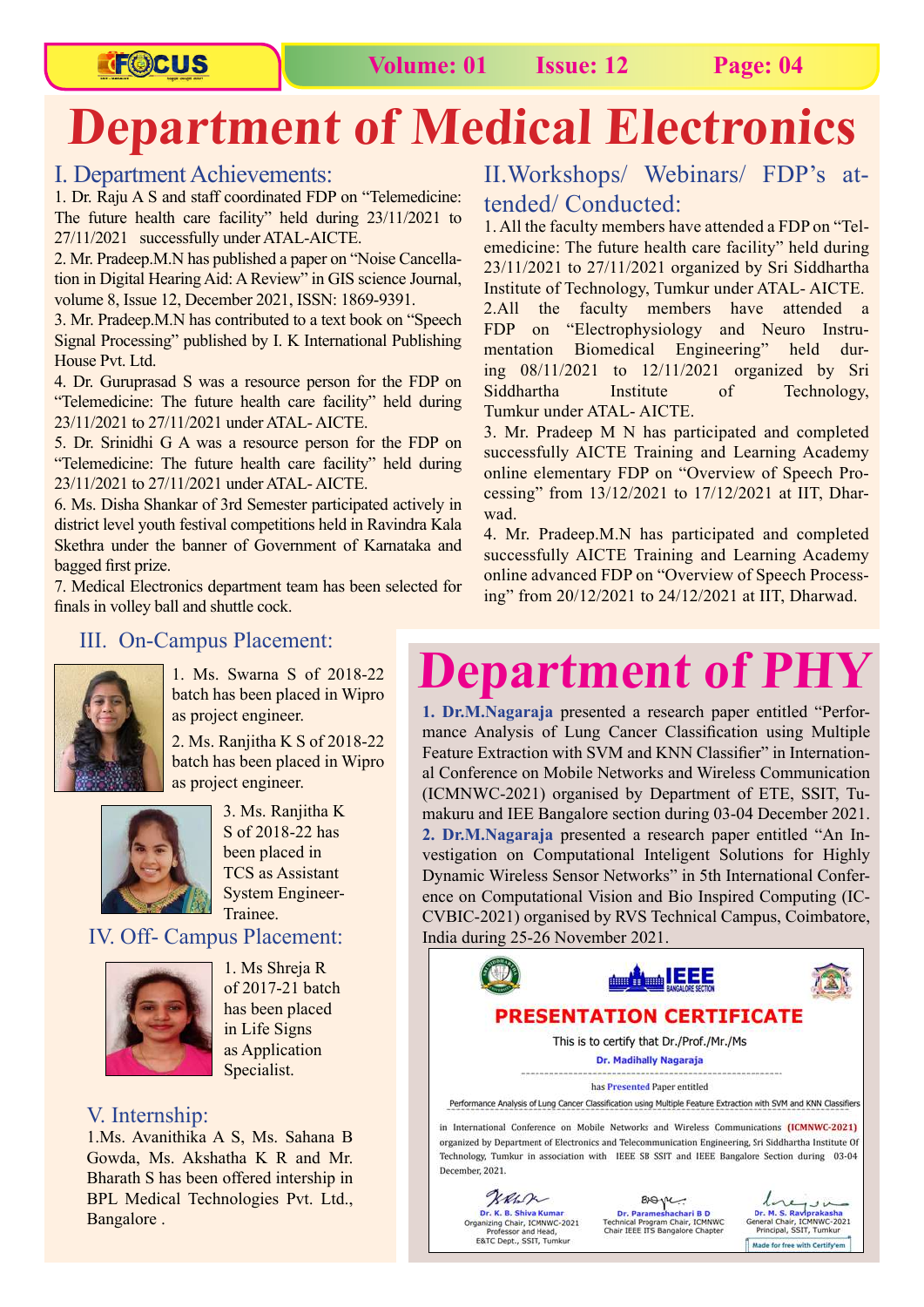**TF©CUS** 

## **Department of Information Science and Engineering**

• Mr. GANGADHAR M L, Assistant Professor of SSIT participated & completed successfully AICTE Training And Learning (ATAL) Academy Online Elementary FDP on "Telemedicine- The future Health care facility" from 23/11/2021 to 27/11/2021 at Sri Siddhartha Institute of Technology.

• Mrs. Champakamala S has participated as Resource Person in six days Faculty Development Programme(FDP) on "Open Source Tools For Lab Courses" organized by the Department of electronics and Communication Engineering, Sri Siddhartha Institute of Technology.



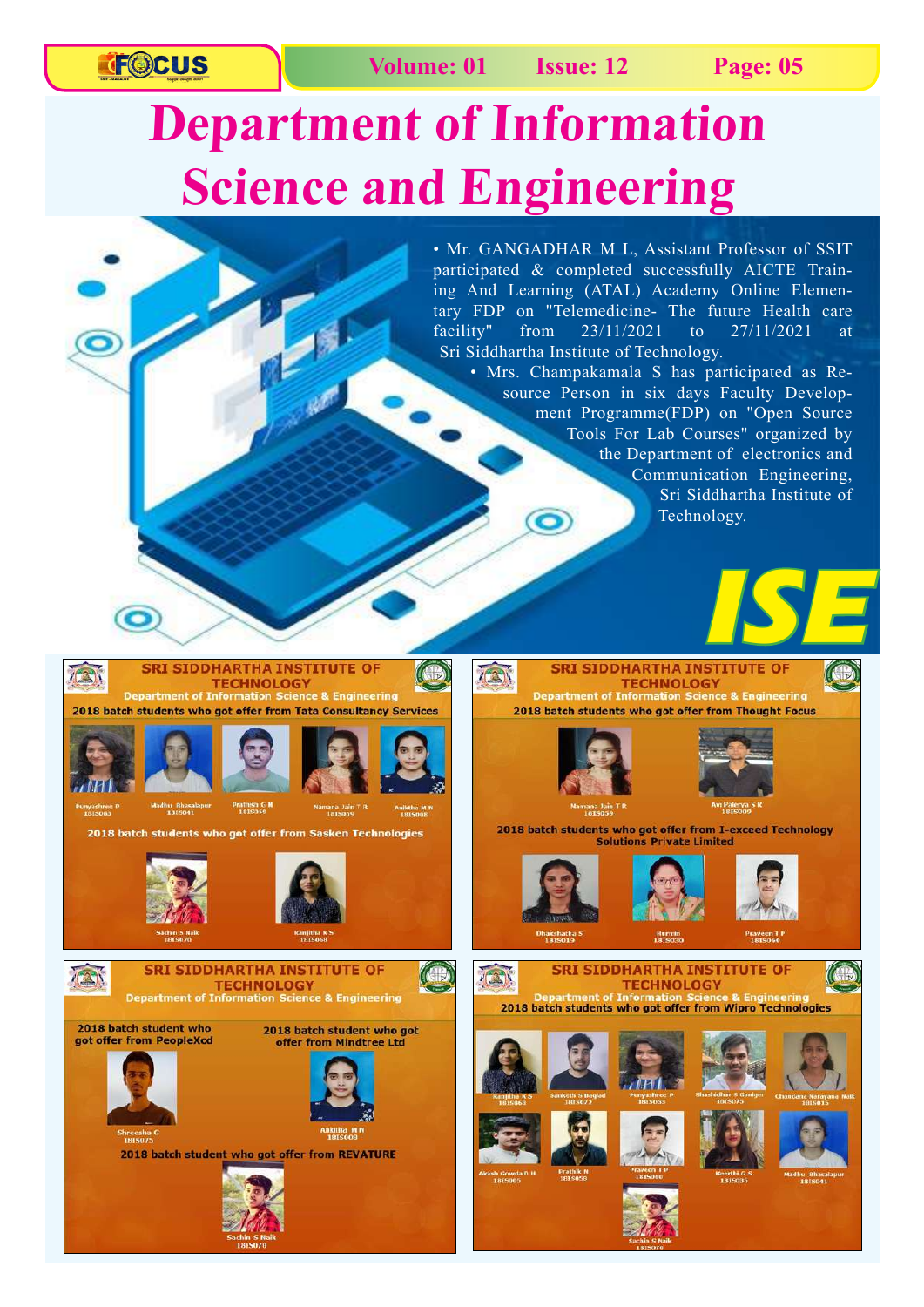## **Department of Training and Placement**

| 51<br>No                  | <b>Activity</b>        | Company                       | Date:                             | Drive mode                |
|---------------------------|------------------------|-------------------------------|-----------------------------------|---------------------------|
| Ū<br>YT.                  | Placement<br>drive.    | People XCD<br>Technical round | 3 <sup>rd</sup> Dec 2021          | Virtual                   |
| ř<br>÷                    | Placement<br>drive.    | People XCD<br>Interview       | 6 <sup>th</sup> Dec 2021          | Virtual                   |
| 30.                       | Placement<br>drive     | VIT <sup>-</sup>              | 0 <sup>th</sup> Dec 2021          | Virtual                   |
| $\overline{A}$            | Pre-Placement<br>talk  | SCII                          | 13 <sup>th</sup> Dec 2021         | Virtual                   |
| $\tilde{y}$ )             | Approde test.<br>round | SCII                          | 13 <sup>th</sup> Dec 2021         | Virtual                   |
| $\vec{6}$                 | Pre-Placement<br>talk  | M-Result                      | 13 <sup>th</sup> Dec 2021         | Online                    |
| 7.                        | GD round               | NTT                           | 14 <sup>th</sup> Dec 2021         | Online                    |
| $\mathbf{g}^{\mathbb{C}}$ | HR interview           | Speridian Technologies        | $15^{th}$ & $16^{th}$ Dec<br>2021 | Online                    |
| Ŷ                         | Placement Drive        | Techmill Technologies         | $16^{th}$ Dec 2021                | <b>SERVICE</b><br>Virtual |
| 10                        | HR interview           | <b>SCII</b>                   | $17^{th}$ Dec 2021                | <b>Mirtual</b>            |
| 11                        | Online Test            | M-Result                      | $17th$ & $18th$ Dec-<br>2021      | Online                    |
| $-12$                     | HR round               | <b>Technull Technologies</b>  | $22^{nt}$ & $23^{nt}$ Dec<br>2021 | Virtual                   |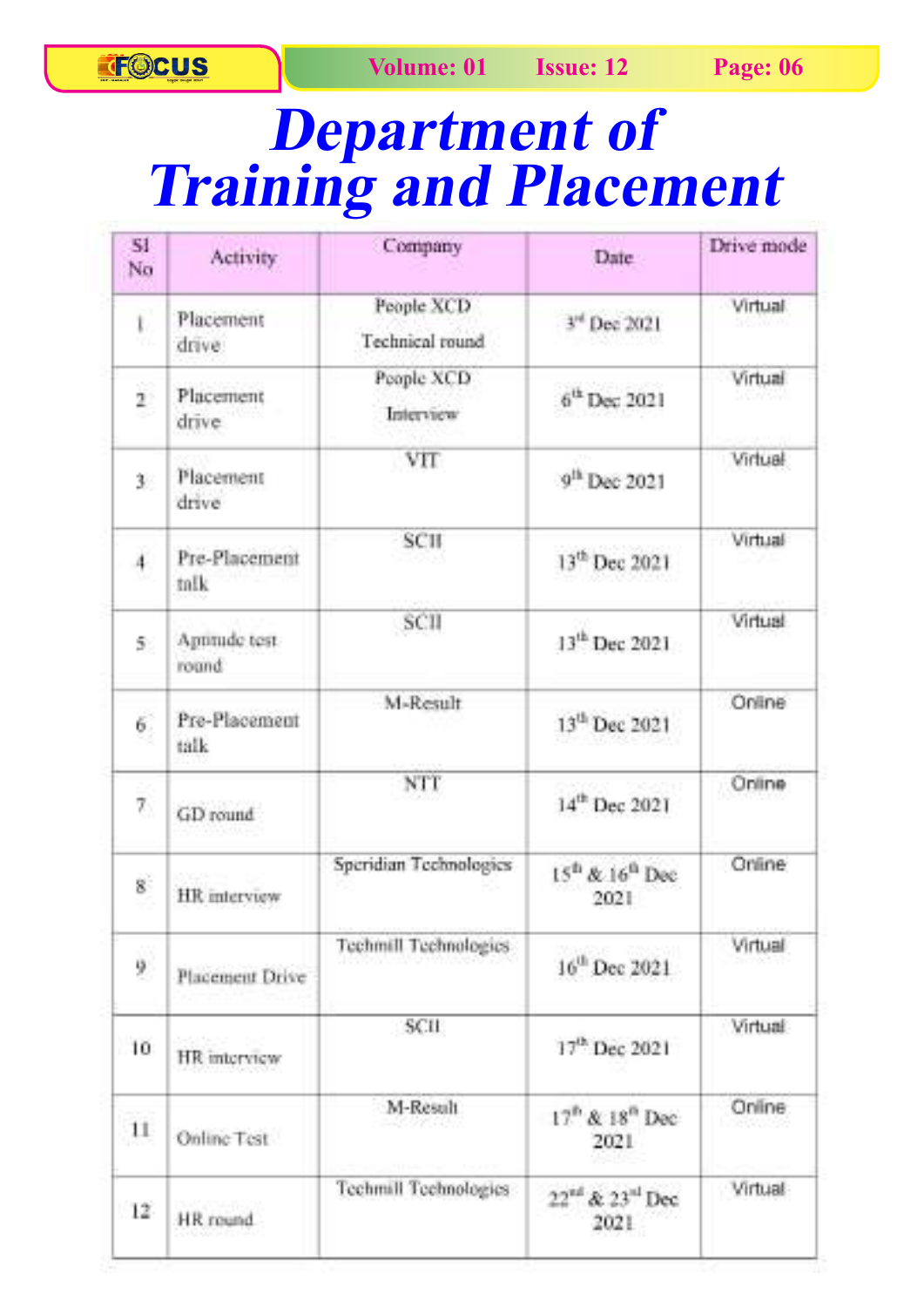## **The following students (2022 batch) are successfully placed in Silverpeak Global, Revature, IBM, People XCD, SCII, Zensar Technologies in the Campus recruitment drive held during Dec 2021.**

| S1<br>No.               | <b>Student Name</b>   | <b>Branch</b> | Company             | Package<br>(LPA)             |
|-------------------------|-----------------------|---------------|---------------------|------------------------------|
| T.                      | Dharshan T.S.         | ECE           | Silverpeak Global   | Training & Hiring            |
| $\mathbf{z}$            | Krithika C.D.         | ECE           | Silverpeak Global   | <b>Training &amp; Hiring</b> |
| $\overline{\mathbf{3}}$ | Ammail Kavalleshwari  | ECE           | Silverpeak Global   | Training & Higing            |
| $4.$                    | <b>Revathi N</b>      | <b>BCE</b>    | Silverpeak Global   | <b>Training &amp; Hiring</b> |
| T.                      | <b>Sai Kanan</b>      | <b>EEE</b>    | Silverneak Global   | <b>Training &amp; Hiring</b> |
| Ġ.                      | Sumaiva Irshad        | <b>BCE</b>    | Silverpeak Global   | Training & Hiring            |
| Ŧ.                      | Poola Sathya Sat      | CSH:          | Silverpeak filobal  | Training & Hiring            |
| g.                      | Amulya TV             | <b>ISE</b>    | Silverposk filobal  | <b>Training &amp; Hiring</b> |
| Q.                      | ANUI MEHTA            | <b>CSE</b>    | Revature            | 4006                         |
| 10.                     | Varun Kumar N.M.      | ECE           | Revenure            | 4 to 6                       |
| 11.                     | Shashank MR           | CSE.          | Revisions           | 4006                         |
| 32.                     | <b>Bahul Kumar</b>    | <b>CSH</b>    | Revature            | 4.00 6                       |
| 13.                     | Sachin S Naile        | TSE:          | Reveture            | 410.61                       |
| 14.                     | Shikam Saurabhi       | CSE           | Revature            | 4.666                        |
| 35.                     | SANTHOSH K:           | MCA           | Heysture            | 4.666                        |
| 16.                     | Rakesh Honnamore      | <b>CSE</b>    | Revature            | $4$ to $6$                   |
| 17.                     | Preksha K N           | <b>CSE</b>    | Revature            | 4006                         |
| 18.                     | Jayanth TS            | <b>CSE</b>    | Revature            | 4 to 6                       |
| 19.                     | Praiwal Choudhary     | CSE           | Ravatura            | 4 to 6                       |
| 20.                     | Gauray Kumar          | <b>CSE</b>    | Revature            | 41n6                         |
| 21.                     | <b>Bhavana T H</b>    | CSE           | Revaiure            | 4 <sub>tr</sub>              |
| 22.                     | Rakshith L            | EAT           | <b>IBM</b>          | 牛.                           |
| 23.                     | <b>Bhavana Ramesh</b> | E&T           | <b>IBM</b>          | $\ddot{a}$                   |
| 24.                     | Rakshitha N           | ISE.          | <b>IBM</b>          | $\ddot{+}$                   |
| 25.                     | Afreen Avesha         | E&T           | <b>IEM</b>          | 45                           |
| 26.                     | SHIVAM SAURABH        | CSE           | People XCD          | 36%                          |
| 27.                     | Shreesha G            | ISE.          | People XXIII.       | 3.6                          |
| 28.                     | Kusuma I N            | ECE.          | <b>SCB</b>          | 27                           |
| 29.                     | Angajala Eswar Tej    | CSE:          | SCII                | 27                           |
| 30.                     | Yashaswini K H        | <b>MCA</b>    | $-900$              | 2.7                          |
| 31.                     | Nithin 5              | CSE.          | Zensar Technologies | 41                           |
| 32.                     | Sonal Singh           | CSE:          | Zensar Technologies | 41                           |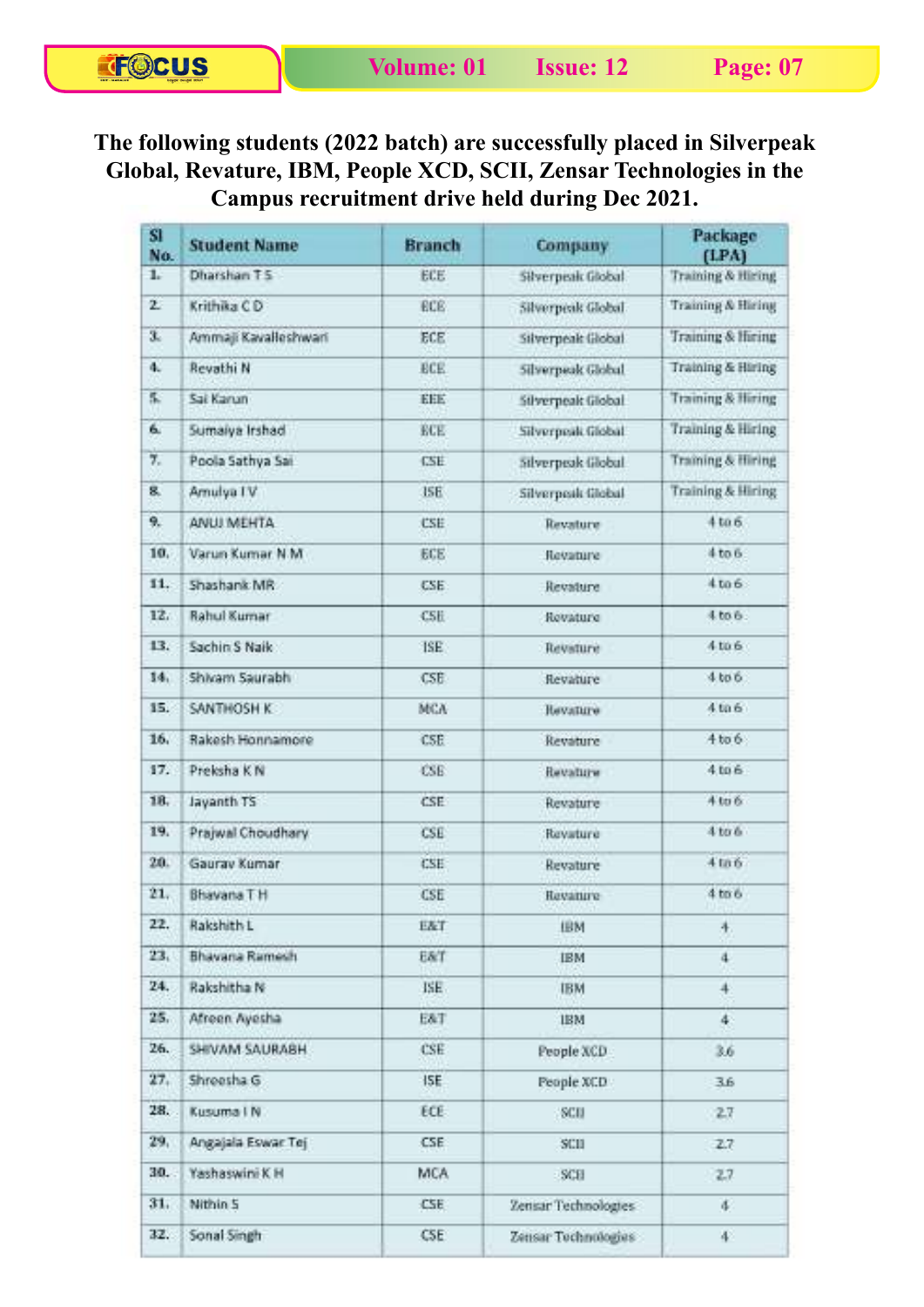## **FOCUS**

### **Volume: 01 Issue: 12 Page: 08**

## **Department of Electronics and Communication Engineering**

1. Dr. M N Eshwarappa, Dr. M Suresh, Dr. M C Chandrashekhar, Dr. T D Sunil, Dr. Anitha Devi, Dr.C B Vinutha, Dr. Man-

jula Y M, Dr.M V Chidananda Murthy,

Dr.M K Shyla, Dr. Savitha C, as Session Chair for International Conference on Mobile Networks and Wireless Communications (IC-MNWC-2021) organized by Department of Electronics and Telecommunication



Engineering, Sri Siddhartha Institute of Technology, Tumakuru in association with IEEE Bangalore Section and Co-Sponsored by Technical Institute for Engineers (TIE) during 03-04 December, 2021.

2 Dr. M N Eshwarappa, Professor, reviewer for International Conference on Mobile Networks and Wireless Communications (ICMNWC-2021) organized by Department of Electronics and Telecommunication Engineering, Sri Siddhartha Institute of Technology, Tumakuru in association with IEEE Bangalore Section and Co-Sponsored by Technical Institute for Engineers (TIE) during 03-04 December, 2021.

3 Dr.M V Chidananda Murthy, Associate professor, reviewer for International Conference on Distributed Computing and Electrical Circuits and Electronics (ICDCECE-2022) during 23-24 April 2022 in association IEEE Bangalore Section and IEEE Information Theory Society Bangalore Chapter organized by Ballari Institute of Technology and Management.

4 Mrs. Divya Prabha, Dr.M V Chidananda Murthy, Mrs. Ashwini S Shivannavar, Mrs. Komala K, Dr. Savitha C, participated & completed successfully AICTE Training and Learning (ATAL) Academy Online Elementary FDP on "Telemedicine- The Future Health care facility" from 23/11/2021 to 27/11/2021 at Sri Siddhartha Institute of Technology.

5 Mrs. Ashwini S Shivannavar, Assistant Professor, has Presented Paper entitled "Performance Analysis of Lung Cancer Classification using Multiple Feature Extraction with SVM and KNN Classifiers" in International Conference on Mobile Networks and Wireless Communications (ICMNWC-2021) organized by Department of Electronics and Telecommunication Engineering, Sri Siddhartha Institute of Technology, Tumakuru in association with IEEE Bangalore Section and

> Co-Sponsored by Technical Institute for Engineers (TIE) during 03-04 December, 2021.

> 6 Department of Electronics and communication Engineering, Conducted the Webinar on "Applications of Cyber security for Automotives" for Prefinal year Students on 04 December, 2021 in E-learning class room.

> 7 Dr.M Z Kurian, HOD and ECE

staff and students addressed about the Importance, opportunities, academic activities, facilities provided in Department of Electronics and communication Engineering to the society at Community Radio Siddhartha 90.8FM on 14/12/2021.

8 Dr.M Z Kurian, HOD and Dr. M N Eshwarappa Professor, addressed 1st year UG students regards to Induction program on 20/2/2021 in Sir M V Block, SSIT.

9 Mrs. Ashwini S Shivannavar, Assistant Professor, addressed about the stages and need of Women empowerment at Community Radio Siddhartha 90.8FM on 21/12/2021.

10 Dr. M C Chandrashekhar, Associate professor, addressed about the Institutional Research at Community Radio Siddhartha 90.8FM on 22/12/2021.

11 Dr. T D Sunil, Associate professor, addressed about the slow learners and mentoring at Community Radio Siddhartha 90.8FM on 23/12/2021.

12 Mrs Sharadha Gupta, Assistant Professor, addressed about the IEEE chapter at Community Radio Siddhartha 90.8FM on 23/12/2021.

13 A workshop on "Big data and Analytics using Hadoop" was organized by SSIT - IEEE student branch on 17th and 18th December 2021.Resource persons, Satheeq Sharabudeen and Pradeep Kumar from KPMG, Bangalore addressed the students. 14 Bhoomika R H(18EC015), VII semester "A" section student wrote a article on "Zigbee Technology".

15 Akshata Shenoy (18EC026), VII semester "A" section student wrote a article on "Silent sound Technology".

16 PLACEMENT DETAILS

**Department of Electronics and communication Engineering, Conducted the Webinar on "Applications of Cyber security for Automotives" for Pre-final year Students on 04 December, 2021 in E-learning class room.**

The Department of Electronics and Communication Engineering is organizing a Webinar on 'Applications of Cybersecurity in Automotive" for Pre-final year students of Electronics & Communication Engineering on 04.12.2021, Saturday from 11am to 1pm.The speaker of this Webinar is Mr. Guruprasad, Advanced Software Engineer, Aptiv Tech Center, Bengaluru. In this Webinar Mr. Guruprasad will speak about:

- 1. Secure Booting of Automotive ECU's
- 2. Secure Communication between Automotive ECU's
- 3. Secure Feature Activation
- 4. Secure Logging

The topic will expose the students about the cyber risk and challenges to modern vehicles with increase in every code burnt on automotive ECU's (Electronic Control Module)'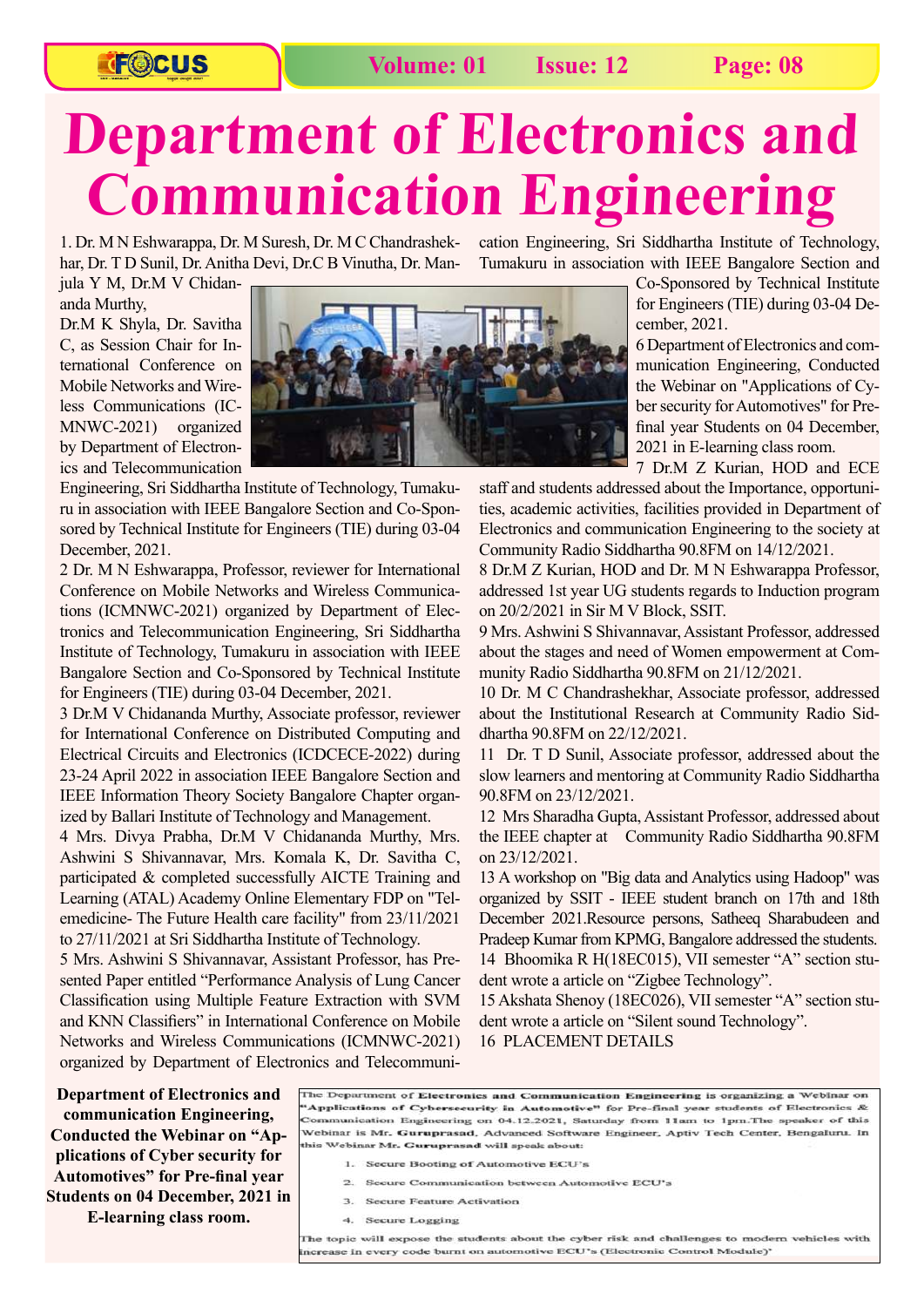## **TOCUS**

**Volume: 01 Issue: 12 Page: 09**

**The below students got placed for respective company.**



#### **NAME: SUMAIYA KORABU**

**USN: 18EC078 COMPANY PLACED: SILVER PEAL GLOBAL PACKAGE: 18LPA**



**NAME: KRITHIKA C D USN: 18EC034 COMPANY PLACED: SIL-VER PEAL GLOBAL PACKAGE: 18LPA**



**NAME: DARSHAN T S USN: 18EC018 COMPANY PLACED: SIL-VER PEAL GLOBAL PACKAGE: 18LPA**

NAME: **AMMAJI**  KAVALESHWARI USN: 18EC008 COMPANY PLACED: SILVER PEAL GLOBAL PACKAGE: 18LPA



NAME: **KUSUMA I N** USN: 18EC035 COMPANY PLACED: SCII PACKAGE: 2.7LPA

NAME: **VARUN KU-MAR N M** USN: 18EC091 COMPANY PLACED: REVATURE PACKAGE: 4-6LPA





**NAME: REVATHI N USN: 18EC059 COMPANY PLACED: SILVER PEAL GLOBAL PACKAGE: 18LPA**





Dr.M Z Kurian, HOD and ECE staff and students addressed about the Importance, opportunities, academic activities, facilities provided in Department of Electronics and communication Engineering to the society at Community Radio Siddhartha 90.8FM on 14/12/2021.



Dr.M Z Kurian, HOD and Dr. M N Eshwarappa Professor, addressed 1st year UG students regards to Induction program on 20/2/2021 in Sir M V Block, SSIT.



Mrs Sharadha Gupta, Assistant Professor, addressed about the IEEE chapter at Community Radio Siddhartha 90.8FM on 23/12/2021.



Dr. M C Chandrashekhar, Associate professor, addressed about the Institutional Research at Community Radio Siddhartha 90.8FM on 22/12/2021.



Mrs. Ashwini S Shivannavar, Assistant Professor, addressed about the stages and need of Women empowerment at Community Radio Siddhartha 90.8FM on 21/12/2021.



Dr. T D Sunil, Associate professor, addressed about the slow learners and mentoring at Community Radio Siddhartha 90.8FM on 23/12/2021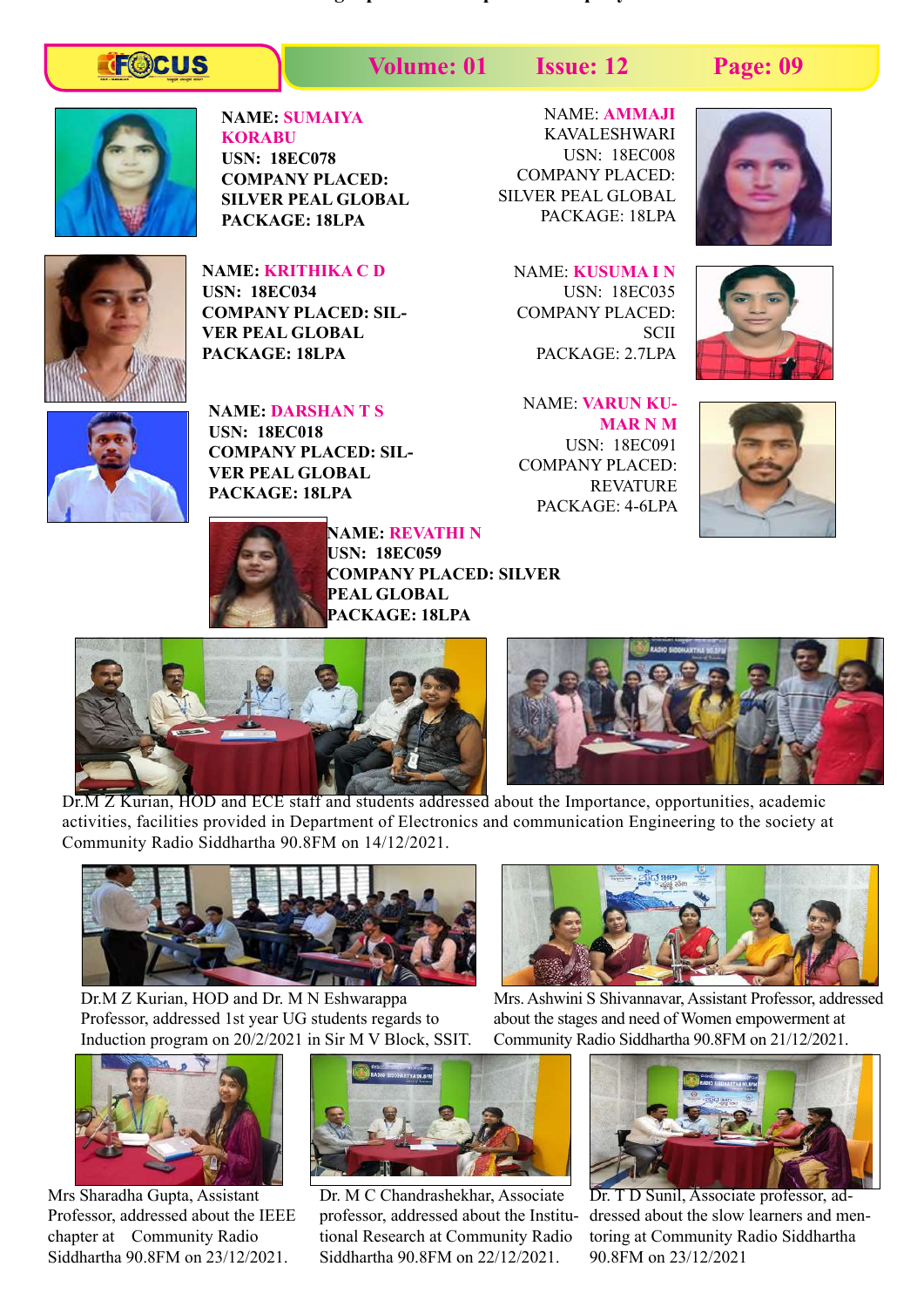**FOCUS** 



### Article by

**Bhoomika R H(18EC015),** VII semester "A" section student wrote a article on **"Zigbee Technology".** Zigbee Technology is specially built for control and sensor networks on IEEE 802.15.4 standard for WPANs that is wireless personal area network. The WPANs operate at 868 MHz, 902-928MHz and 2.4GHz frequencies.

Zigbee technology works with digital radios by allowing different devices to converse through each other. Router, end devices and coordinator use this network.

The small information can be controlled by end devices by communicating with the parent node like a router or the coordinator based on the Zigbee network type. End devices don't converse directly through each other. First all the traffic can be routed towards the parent node like the router, which holds this data until the devices' receiving end is ready to get it through. End devices are used to request any messages that are waiting from the parent. Every Zigbee network must consist of at least one coordinator which acts as a root and bridge of the network. The coordinator is responsible for handing and storing the information while performing, receiving and also transmitting data operations. The number of routers, coordinators and end devices depends on the type of networks such as star, tree and mesh networks.

Various layers of a stack consisting in a Zigbee protocol architecture are physical layer, MAC layer, Network layer, Application support sub layered application framework.

The most commonly used network topologies are star, mesh and cluster tree topologies. The data transfer speed is less as compared with Wi-Fi, so it's the highest speed is simply 250kbps. It is very less as compared with the less speed of Wi-Fi.

One best thing is Zigbee is the rate of power utilization as well as the life of the battery. Its protocol lasts for several months because once it is assembled then, we can forget.

#### **Few Applications:**

#### **Advantages of Zigbee:**

- Flexible network structure
- Battery life is good
- Power consumption is less
- It is a self-healing and reliable
- Network setting is very easy and simple

#### **Disadvantages of Zigbee:**

- As compared to Wi-Fi it's not secure
- The transmission rate is less
- It has less coverage area



• Industrial Automation: In manufacturing and production industries, a communication link continually monitors various parameters and critical equipment. Hence Zigbee continually reduces this communication cost as well as optimizes the control process for greater reliability.

• Home Automation: Suited for controlling home appliances remotely as a lighting system control, appliance control, heating and cooling system control, safety equipment operations and control, surveillance, so on.... • Smart Grid Monitoring: It involves remote temperature monitoring,

fault locating, reactive power management.

• Zigbee technology is used to build engineering projects like wireless fingerprint attendance system and home automation.